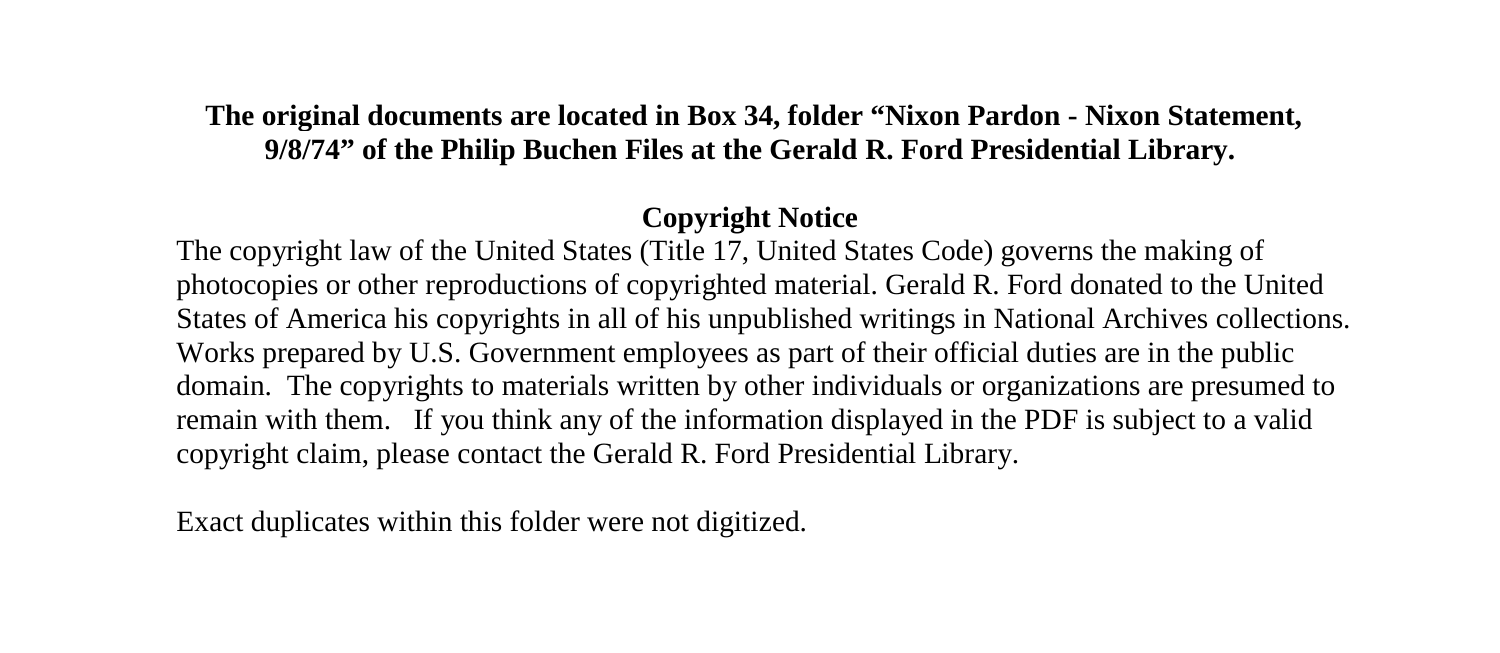Digitized from Box 34 of the Philip Buchen Files at the Gerald R. Ford Presidential Library

#### San Clemente, California

# STATEMENT BY FORMER PRESIDENT RICHARD NIXON

SEPTEMBER 8, 1974

I have been informed that President Ford has granted me a full and absolute pardon for any charges which might be brought against me for actions taken during the time I was President of the United States. In accepting this pardon, I hope that his compassionate act will contribute to lifting the burden of Watergate from our country.

Here in California, my perspective on Watergate is quite different than it was while I was embattled in the midst of the controversy, and while I was still subject to the unrelenting daily demands of the Presidency itself.

Looking back on what is still in my mind a complex and confusing maze of events, decisions, pressures, and personalities, one thing I can see clearly now is that I was wrong in not acting more decisively and more forthrightly in dealing with Watergate, particularly when it reached the stage of judicial proceedings and grew from a political scandal into a national tragedy.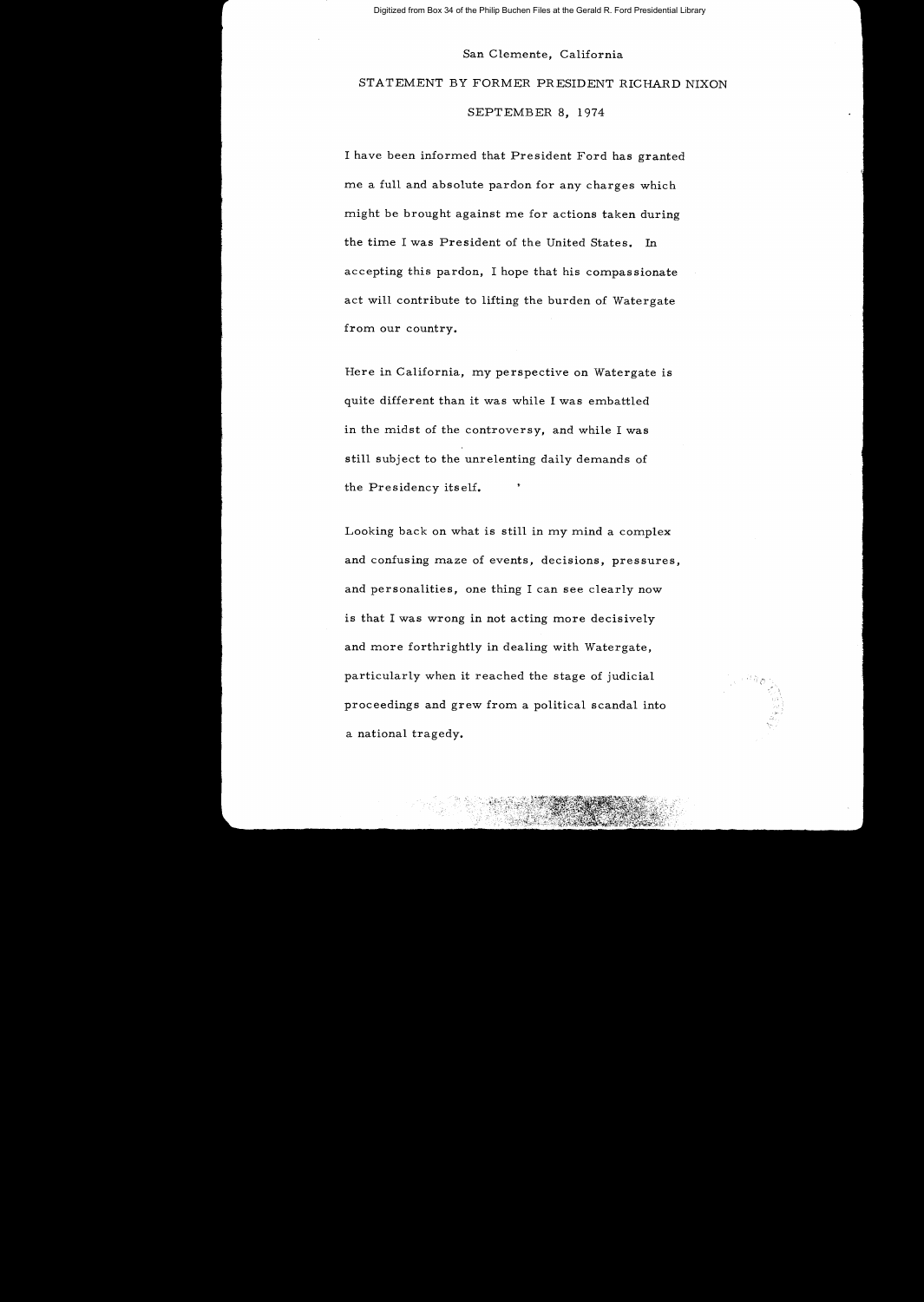No words can describe the depth of my regret and pain at the anguish my mistakes over Watergate have caused the Nation and the Presidency --- a Nation I so deeply love, and an institution I so greatly respect.

I know that many fair-minded people believe that my motivations and actions in the Watergate affair were intentionally self-serving and illegal. I now understand how my own mistakes and misjudgments have contributed to that belief and seemed to support it. This burden is the heaviest one of all to bear.

That the way I tried to deal with Watergate was the wrong way is a burden I shall bear for every day of the life that is left to me.

# # #



2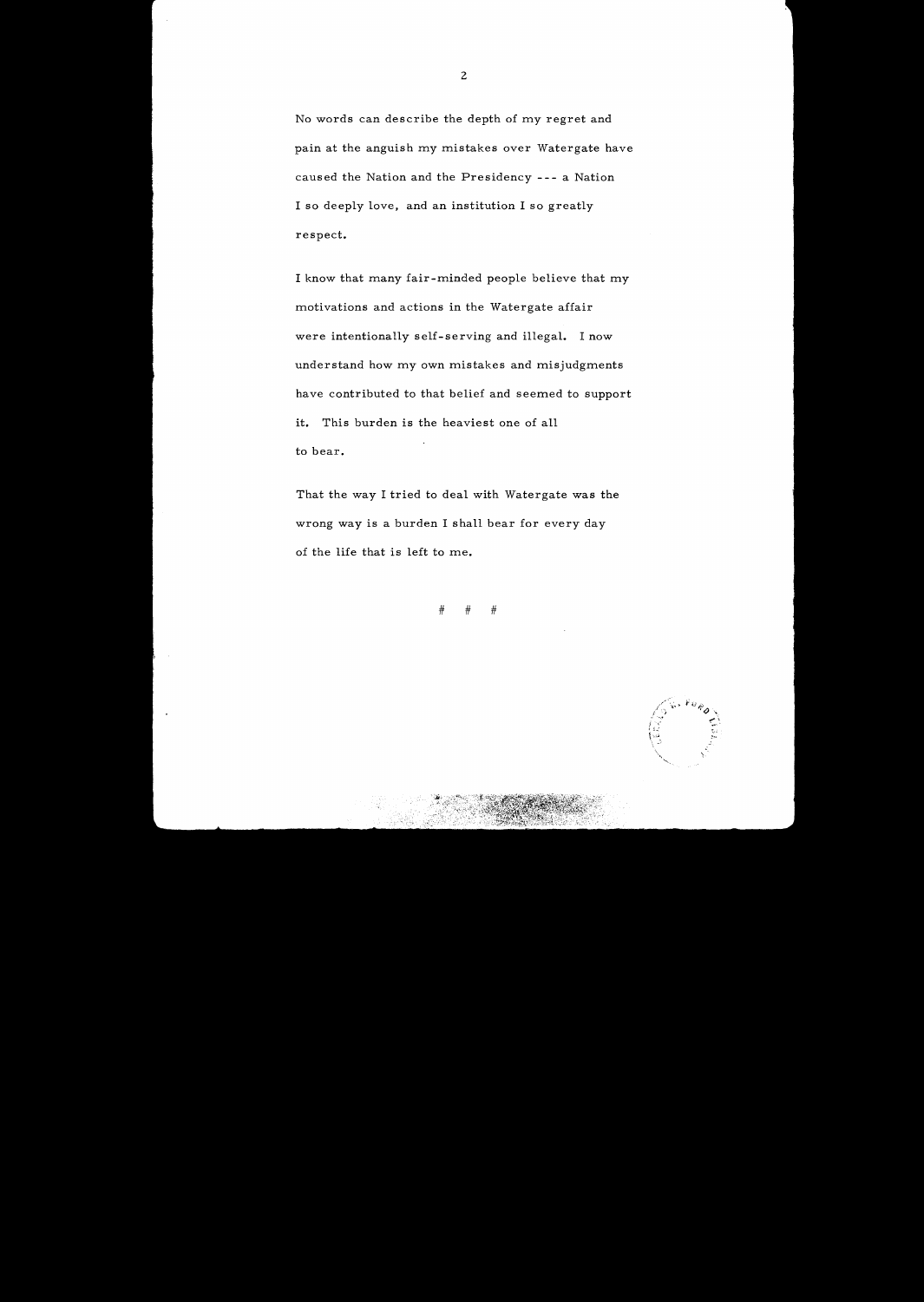SAN CLEMENTE FACSIMILE HEADER SLIP

| $\delta$ .<br>PRECEDENCE |                   |            |              | CLASSIFICATION  |                 |
|--------------------------|-------------------|------------|--------------|-----------------|-----------------|
|                          | FROM: Ann Grier   |            |              |                 |                 |
|                          | ro: Connie Girard |            |              |                 |                 |
| INFO:                    |                   |            |              |                 |                 |
|                          |                   |            |              |                 |                 |
|                          |                   |            |              |                 |                 |
| LDX                      |                   |            | - 2<br>PAGES |                 |                 |
| DACOM $\bigcirc$ 34      |                   | <b>GPS</b> |              |                 |                 |
| TTY                      |                   | SSN        |              |                 |                 |
| <b>DTG</b>               | 0815357           |            | TOR 0815342  |                 |                 |
|                          |                   |            |              | 35 <sub>o</sub> |                 |
| SPECIAL INSTRUCTION:     |                   |            |              | 圣               |                 |
| ή,                       |                   |            |              |                 | EC<br>COM<br>MC |
|                          |                   |            |              |                 |                 |
|                          |                   |            | 743.3        | $\tilde{a}$     |                 |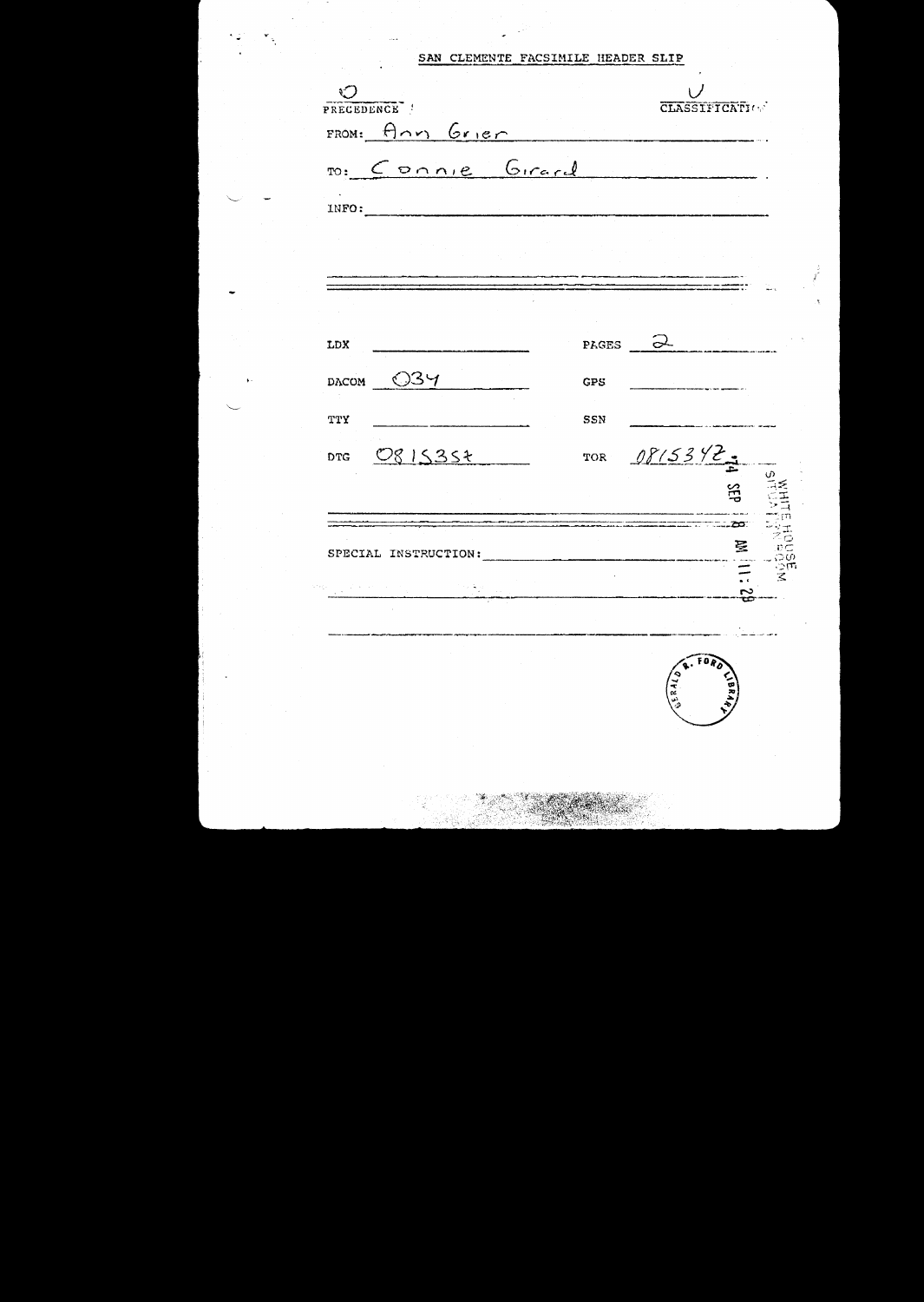#### San Clemente, California

 $\sim 100$  M  $_\odot$ 

STATEMENT BY FORMER PRESIDENT RICHARD NIXON

I have been informed that President Ford nas granted me a full and absolute pardon for any charges which might be brought against me for actions taken during the time I was President of the United States. In accepting this pardon, I hope that his compassionals act will contribute to lifting the burden of Watergat. from our country.

Here in California, my perspective on Watergato is quite different than it was while I was embataled in the midst of the controversy, and while I Was still subject to the unrelenting daily demands of the Presidency itself.

Looking back on what is still in my mind a complex and confusing maze of events, decisions, pressures, and personalities, one thing I can see clearly now is that I was wrong in not acting more decisively and more forthrightly in dealing with Watergate, particularly when it reached the stage of judicial proceedings and grew from a political scandal into a national tragedy.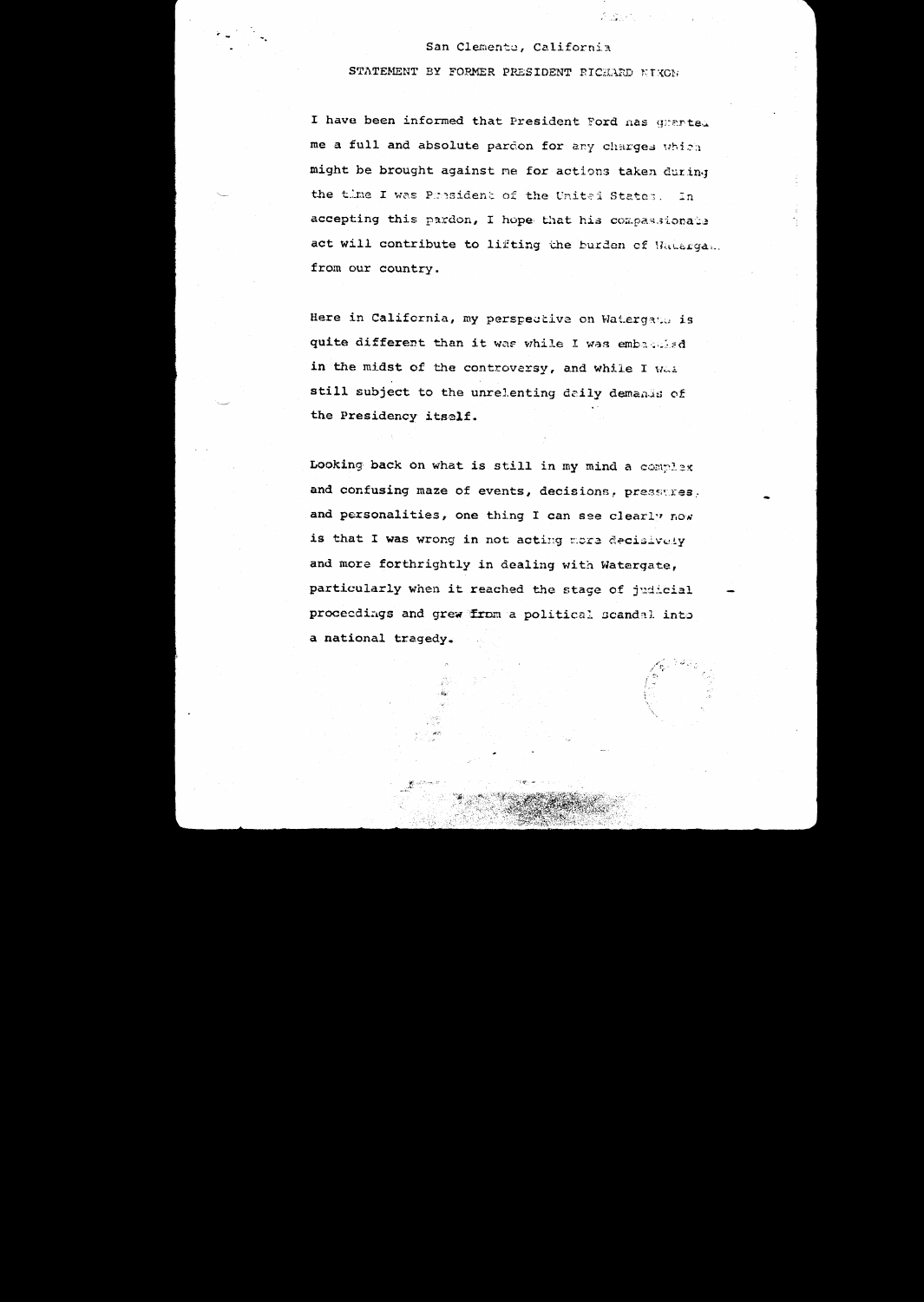No words can describe the depth of my regret and pain at the anguish my mistakes over Watergate have caused the Nation and the Presidency --- a Nation I so deeply love, and an institution I so greatly respect.

I know that many fair-minded people believe that my motivations and actions in the Watergate affair were intentionally self-serving and illegal. I now understand how my own mistakes and misjudgments have contributed to that belief and seemed to support it. This burden is the heaviest one of all to bear.

That the way I tried to deal with Watergate was the wrong way is a burden I shall bear for every day of the life that is left to me.



 $\bar{2}$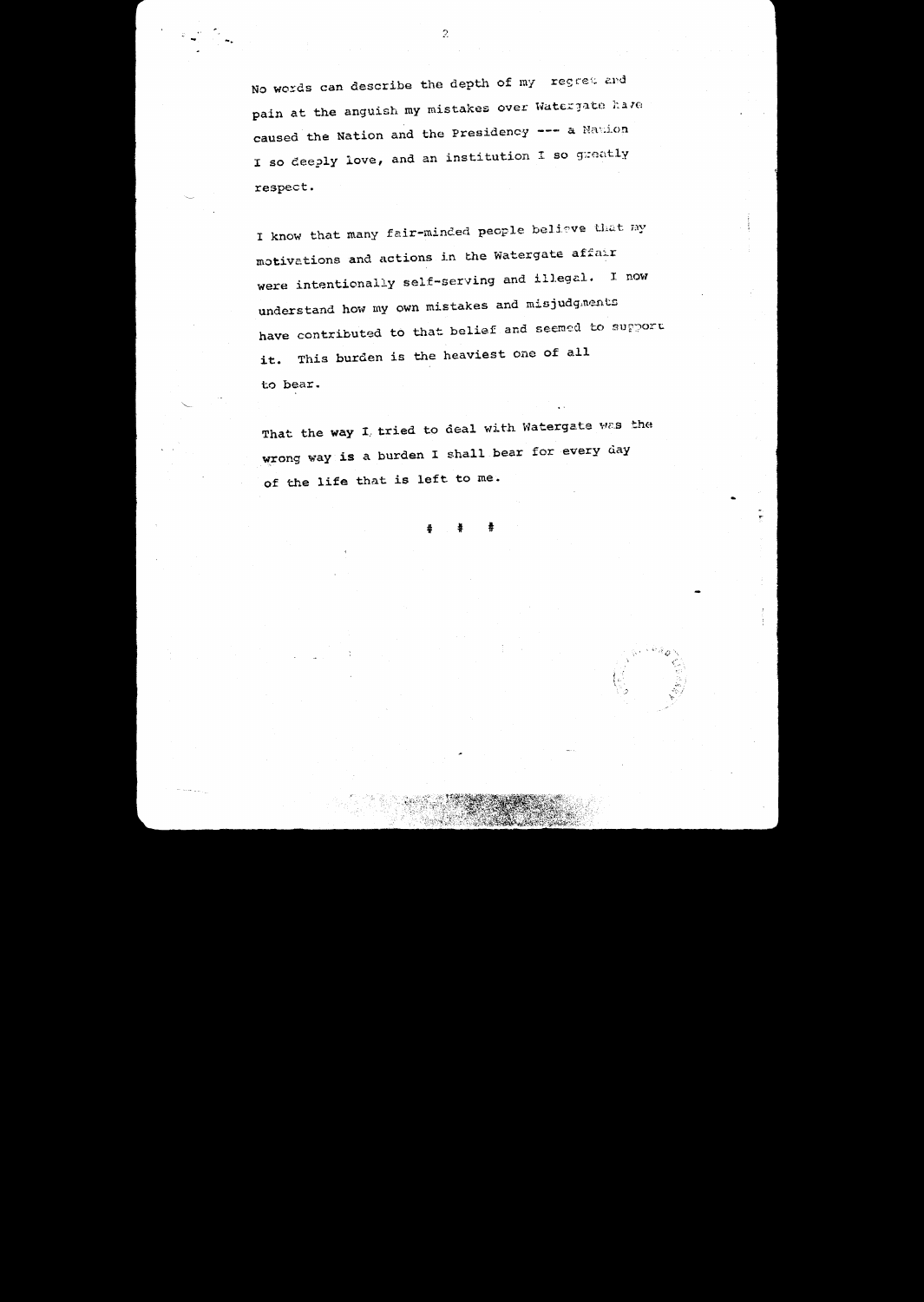

 $\ddot{\phantom{a}}$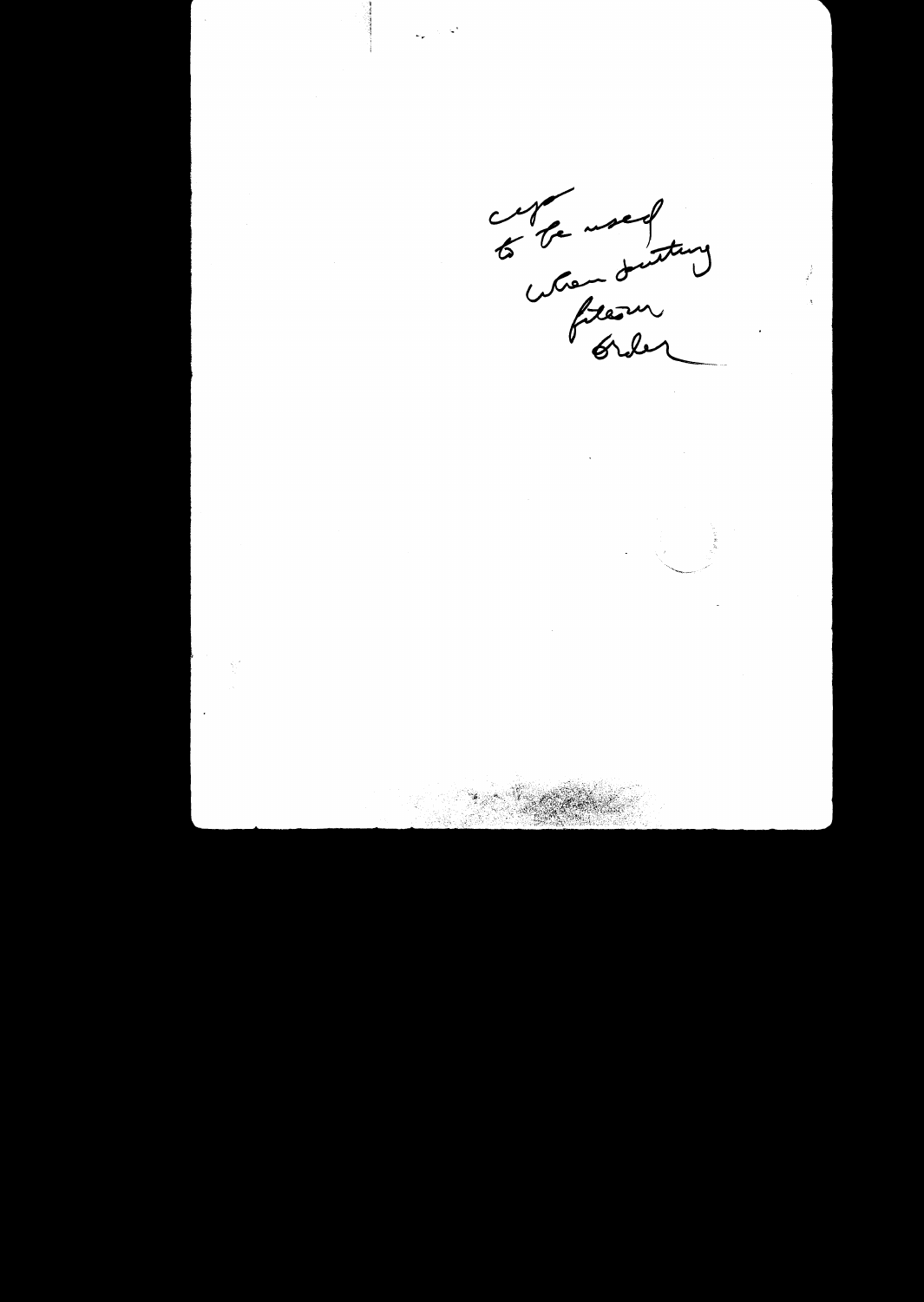September 8, 1974

' ~- *.:* .~'-lj--... \

 $\sum_{k=1}^{\infty}$ .स. ·"'-  $\cdot$  . ""';-/ '-\_\_>< \_\_ /.,.t.·

## San Clemente, California

## STATEMENT BY FORMER PRESIDENT RICHARD NIXON

I have been informed that President Ford has granted me a full and absolute pardon for any charges which might be brought against me for actions taken during the time I was President of the United States. In accepting this pardon, I hope that his compassionate act will contribute to lifting the burden of Watergate from our country.

Here in California, my perspective on Watergate is quite different than it was while I was embattled in the midst of the controversy, and while I was still subject to the unrelenting daily demands of the Presidency itself.

Looking back on what is still in my mind a complex and confusing maze of events, decisions, pressures, and personalities, one thing I can see clearly· now is that I was wrong in not acting more decisively and more forthrightly in dealing with Watergate, particularly when it reached the stage of judicial proceedings and grew from a political scandal into a national tragedy.

No words can describe the depth of my regret and pain at the anguish my mistakes over Watergate have caused the Nation and the Presidency --- <sup>a</sup> Nation I so deeply love, and an institution I so greatly respect.

 $\frac{d}{2\pi}$ 

I know that many fair-minded people believe that my motivations and actions in the Watergate affair were intentionally self-serving and illegal. I now understand how my own mistakes and misjudgments have contributed to that belief and seemed to support it. This burden is the heaviest one of all to bear.

That the way I tried to deal with Watergate was the wrong way is a burden I shall bear for every day of the life that is left to me.

> # # #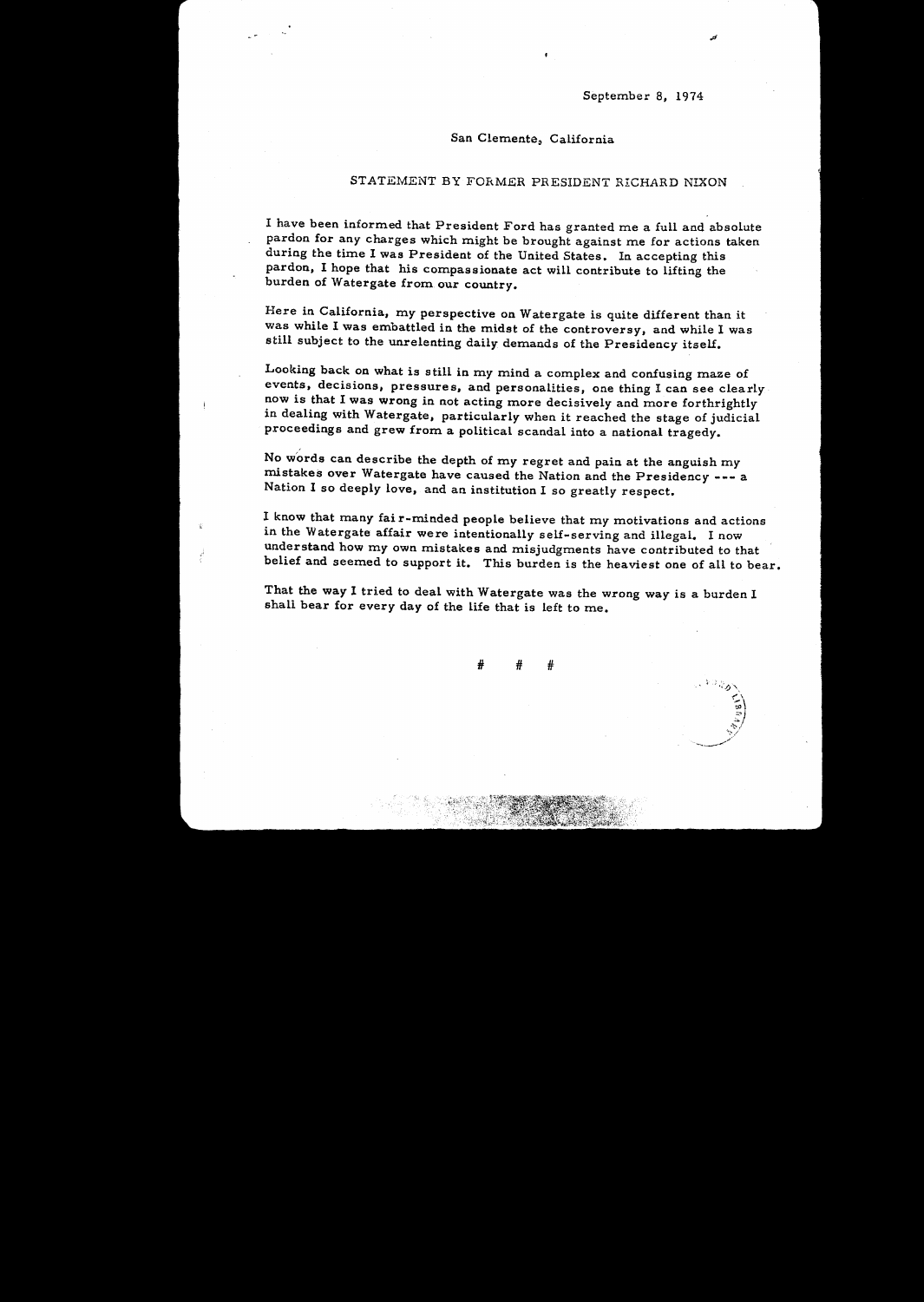## SAN CLEMENTE FACSIMILE HEADER SLIP

| INFO:        | ro: Connie Girard |            |             |    |
|--------------|-------------------|------------|-------------|----|
|              |                   |            |             |    |
|              |                   |            |             |    |
| LDX          |                   |            | PAGES 2     |    |
| <b>DACOM</b> | - 034             | <b>GPS</b> |             |    |
| TTY          |                   | SSN        |             |    |
|              | DTG 0815357       |            | TOR 08/53/2 |    |
|              |                   |            |             | 35 |
|              |                   |            |             | 写  |

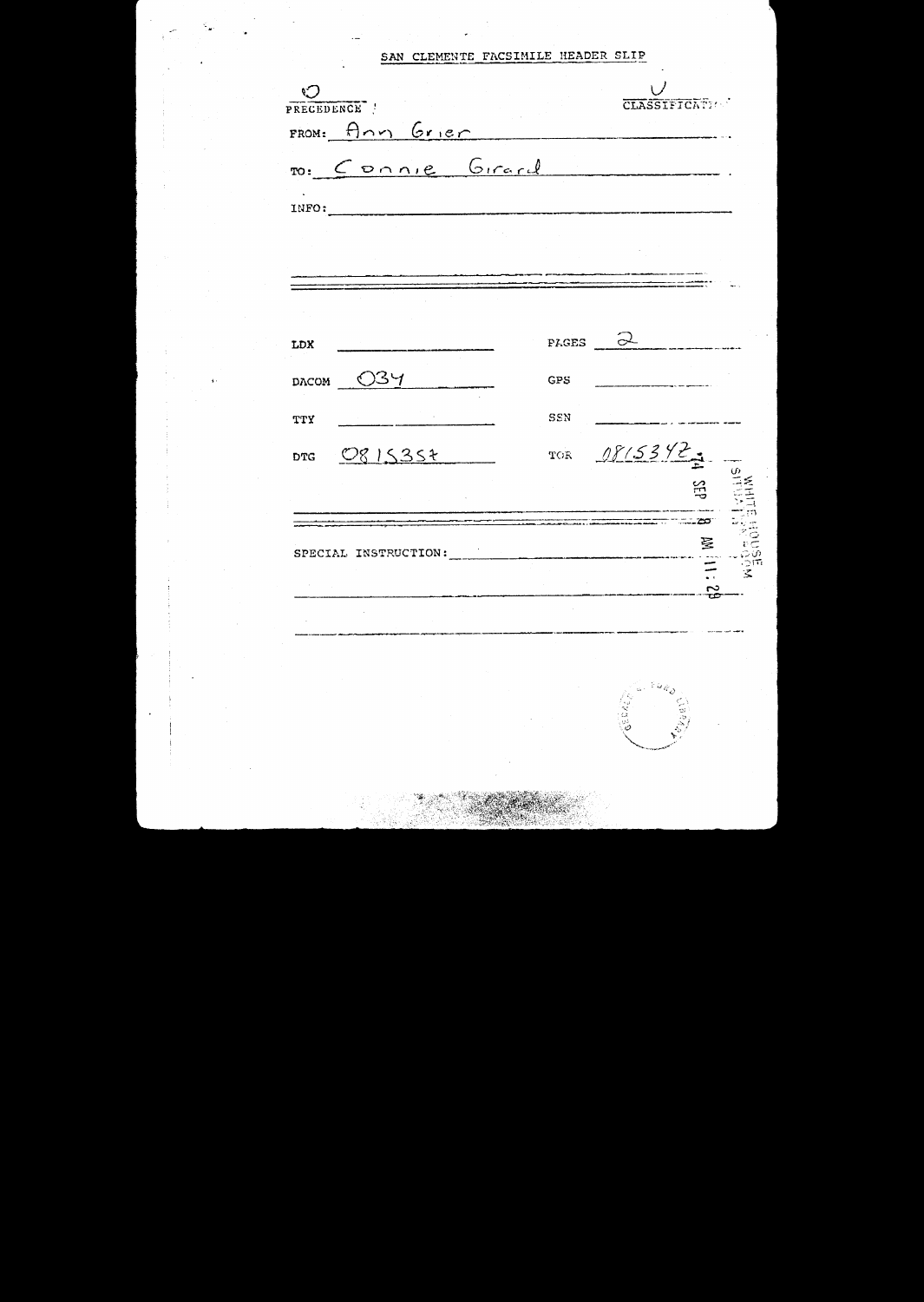San Clemente, California STATEMENT BY FORMER PRESIDENT RICHARD NIXON

 $\mathcal{T}$  ,

I have been informed that President Ford has granted me a full and absolute pardon for any charges which might be brought against me for actions taken during the time I was President of the United States. In accepting this pardon, I hope that his compassionate act will contribute to lifting the burden of Watergat. from our country.

Here in California, my perspective on Watergate is quite different than it was while I was embattied in the midst of the controversy, and while I was still subject to the unrelenting daily demands of the Presidency itself.

Looking back on what is still in my mind a complex and confusing maze of events, decisions, pressures, and personalities, one thing I can see clearly now is that I was wrong in not acting more decisively and more forthrightly in dealing with Watergate, particularly when it reached the stage of judicial proceedings and grew from a political acandal into a national tragedy.